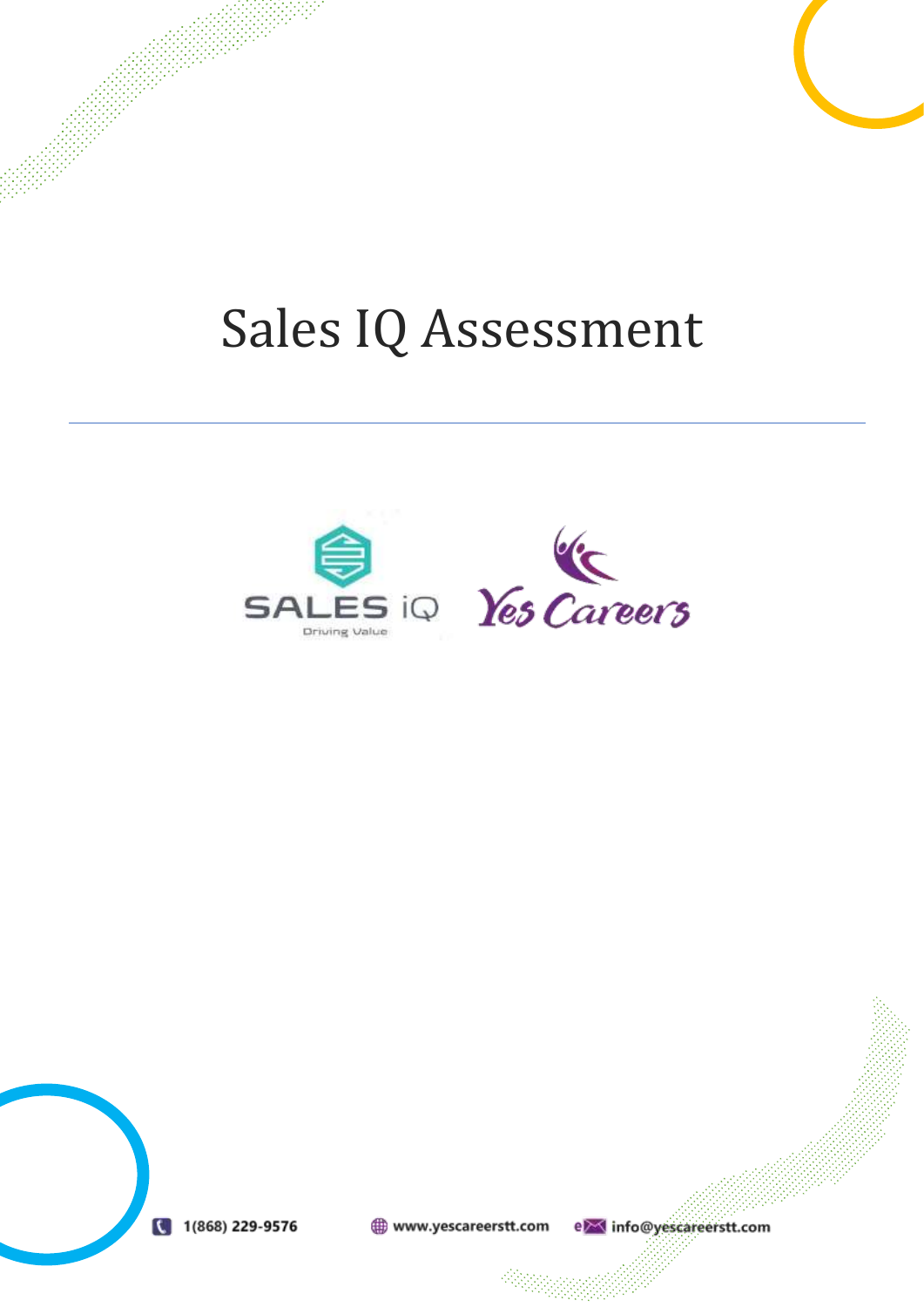# **Sales IQ Assessment**

An objective analysis designed as a starting point, a personalized map of sales knowledge at this moment in time. It indicates where they are, why they are there and where to go. The scores on this Sales IQ Assessment show how well the person can sell.

### **Target:** Sales Representatives – B2B/Complex/Relationship Selling

#### **Features**

- The participant responds to 30 actual sales scenarios with a "best−to−worst" scorecard.
- The results are presented in an exclusive Sales IQ Assessment report and those results come complete with all the "why (rationale)" answers. The report presents:
	- The score the person received
	- The score is measured against others who sell in a similar way and against all salespeople, regardless
	- All the answers to the questions are shown
	- The participants discover how much their answers agree with the expert opinions.

that are valuable for the determination Improvement plans  $\mathcal{L}_{\mathcal{A}}$ 

#### **Overview**

areas and training and training and training and training and training and training and training and training

An objective analysis designed as a starting point, a personalized map of sales knowledge at this moment in time. It indicates where they are, why they are there and where to go. The scores on this Sales IQ Assessment show how well the person can sell.

It is certainly not the only predictor of sales success, as the salesperson's behavioral style, personal attitudes, interests and values and their judgment and quality of decision-making also can, and often do, contribute to sales success.

www.yescareerstt.com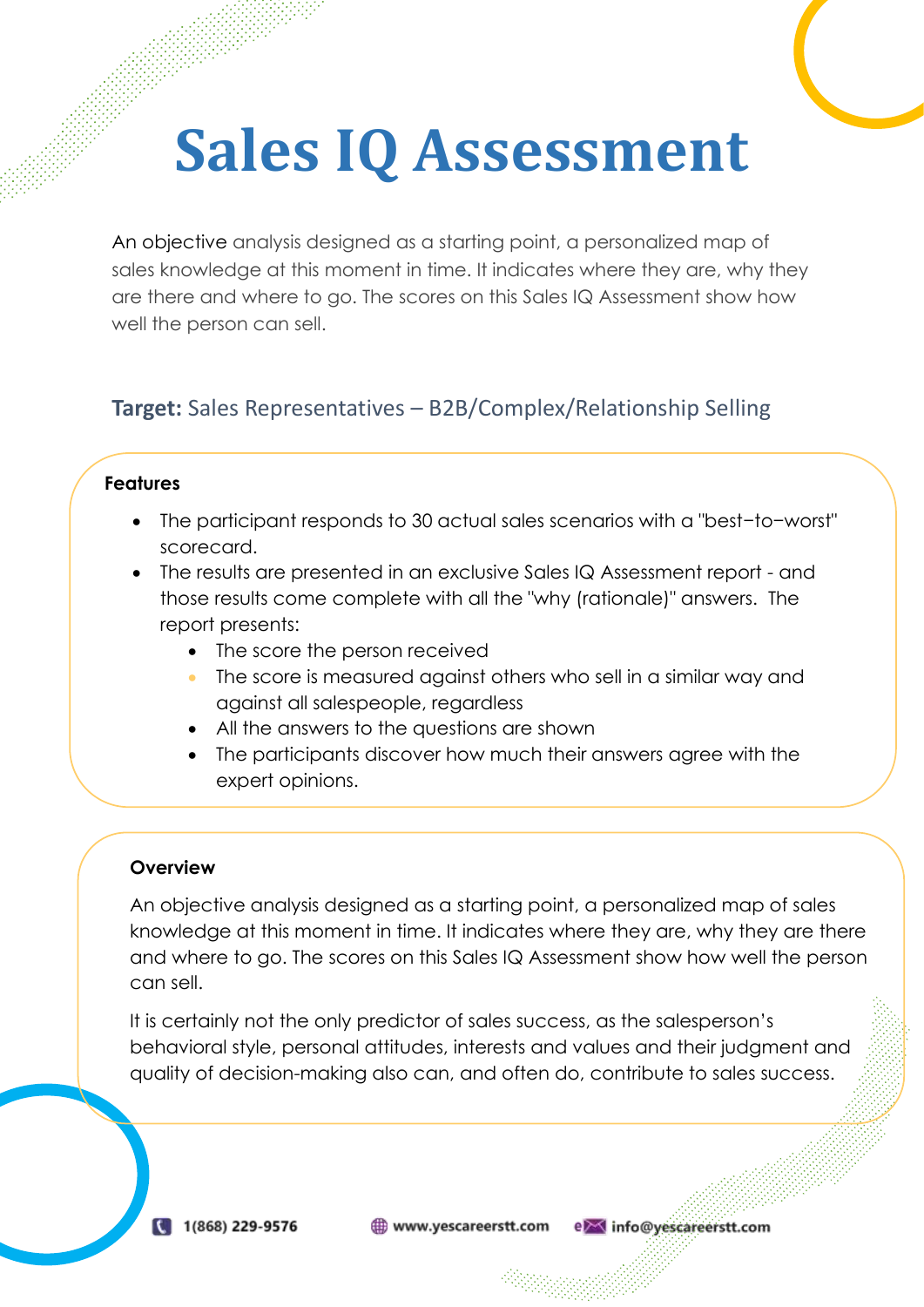## **Facilitators**

### **One on One Coaching**

Individual Coachina Sessions tailored to treat with specific leadership concerns



**Coach Kenneth Corbie** is the founder and Executive Chairman of Cite Up and Yes Careers Limited, two companies that are changing the business landscape in Trinidad and Tobago and the Caribbean Region.

Ken is the holder of a double major in Sociology and Management from the University of The West Indies. He holds certifications in Executive Coaching on the Sherpa Coaching methodology, Marshall Goldsmith Stakeholder Centered Coaching, and Change Management from Acuity Institute. He is a founding member of the Sales Enablement Society and President of the Trinidad and Tobago chapter.

His experience in management and leadership spans 3 decades with senior leadership positions in Telecoms, Home Furnishings and Food. This combination of experience and active practice makes him the most sought-after facilitator and speaker.

www.yescareerstt.com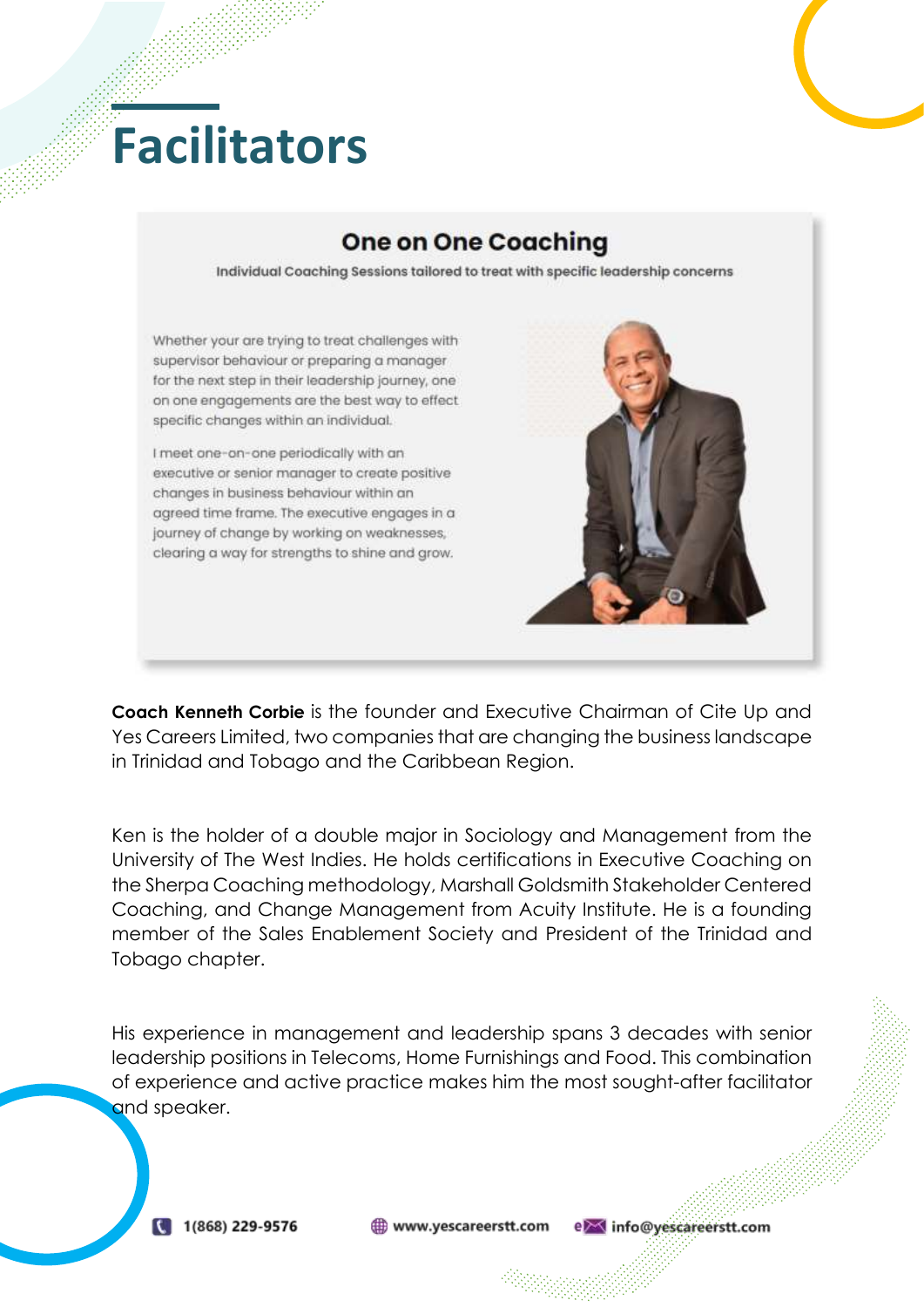

#### **Luigi Prestinenzi**

CEO, CO-Founder & Head of Growth / Host of the Sales IQ Podcast / New Age Sales Enablement Expert

Luigi is highly regarded in the Learning and Development industry for leading major transformation projects with some of Australia's most respected companies.

Luigi has a strong focus on sales enablement and co-founded Sales IQ in 2013 to assist organizations in building effective go-to-market strategies and sales development solutions.

Luigi's point of difference when working with his clients is in becoming part of an organization's team, working side-by-side, getting to know each salesperson, and speaking to customers on the road and on the phone.



**Carla Charles-Yee**, is the Lead Facilitator and Learning Experience Specialist with Yes Careers Ltd. She has designed and facilitated training to hundreds in the fields of sales, customer service, supervision, business/telephone etiquette, team building, office administration, career management, personal branding and image.

She had also been certified by the Behavioral Science Research Press, Inc. to facilitate training and coach salespersons to eliminate their self-defeating behaviours resulting from **Sales Call Reluctance™**.

Her working experience spans 30 years in human resources, training and development, instructional design, sales and service. She is a graduate of the University of the West Indies and holds a Masters in Instructional Design Technology as well as a Post-Graduate Diploma in Instructional Design with Distinction. She has pursued studies with the University of Leicester, UK and was awarded with a Certificate in Training Practice and a Diploma in Training and Development.

www.yescareerstt.com